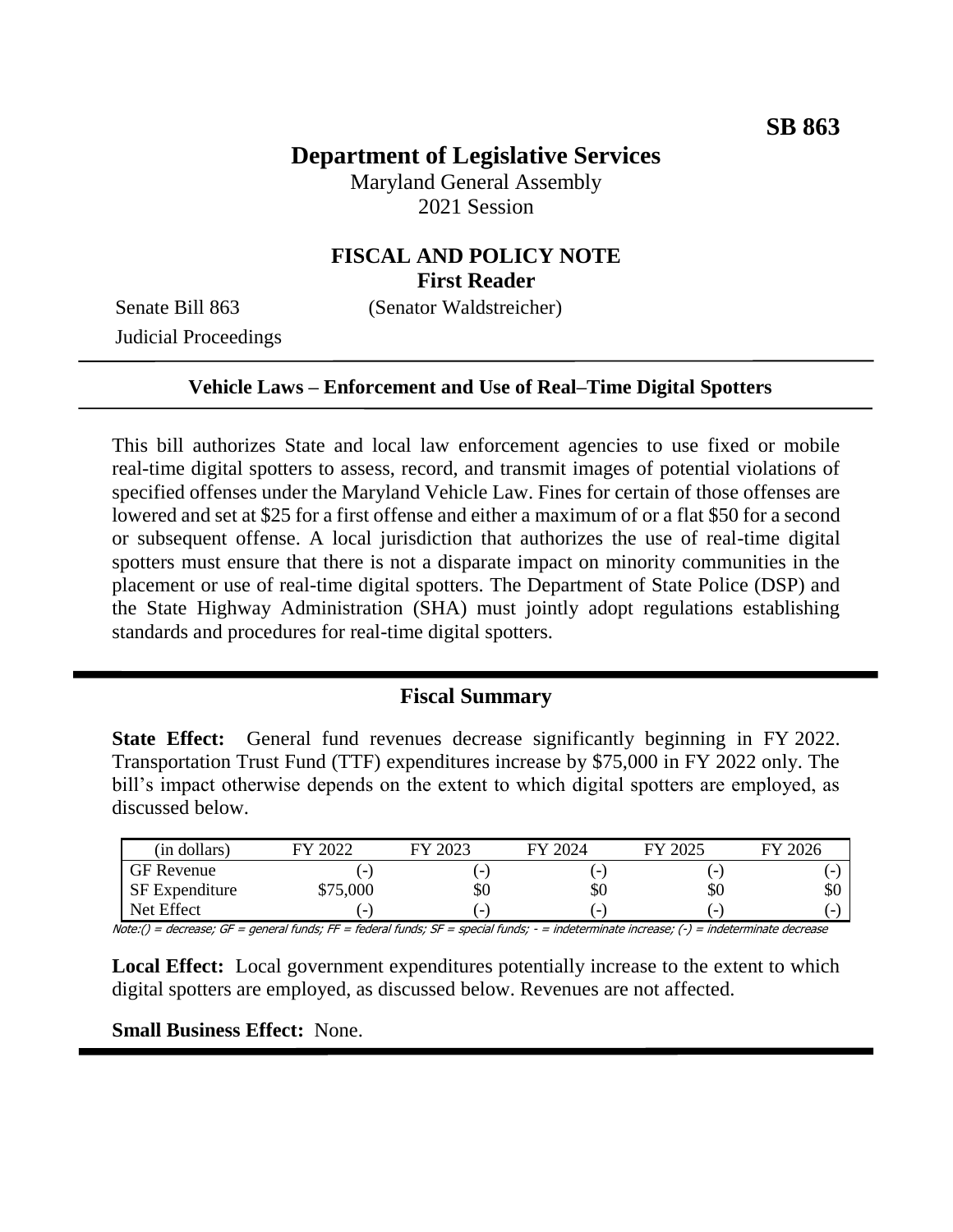# **Analysis**

### **Bill Summary/Current Law:**

### *Real-time Digital Spotter – Definition*

Under the bill, a "real-time digital spotter" means a visual assessment system that uses artificial intelligence to assess and transmit an image of a potential violation of the Maryland Vehicle Law to a law enforcement officer. "Violation," as defined under the bill, means a violation of specified offenses under the Maryland Vehicle Law relating to speed restrictions, mandatory seatbelt use, and the use of text messaging devices and handheld telephones while driving. "Agency," as it applies to the bill's provisions, means a State or local law enforcement agency that is authorized to issue a citation for a violation of the Maryland Vehicle Law.

## *Real-time Digital Spotter – Authorized Use*

The bill authorizes an agency to use a fixed or mobile real-time digital spotter to assess, record, and transmit images of a potential violation to a law enforcement officer so that the officer may determine whether there is sufficient cause for the officer to stop the operator of a motor vehicle to issue a warning or citation.

However, a real-time digital spotter may not be used in a local jurisdiction unless its use is authorized by the governing body of the local jurisdiction by a local law enacted after reasonable notice and a public hearing. Before a county may use a real-time digital spotter on a State highway at a location within a municipal corporation, the county must (1) obtain the approval of SHA; (2) notify the municipal corporation of SHA's approval; and (3) grant the municipal corporation 60 days from the date of the county's notice to enact an ordinance authorizing the municipal corporation, instead of the county, to use a real-time digital spotter at that location.

#### *Recorded Violations*

Under the bill, an image captured by a real-time digital spotter is admissible as evidence of a violation. An agency that uses digital spotters must (1) ensure that any image captured by a real-time digital spotter that does not indicate a violation is expediently deleted or destroyed and (2) develop and implement policies for the shielding of personally identifiable information captured by a real-time digital spotter.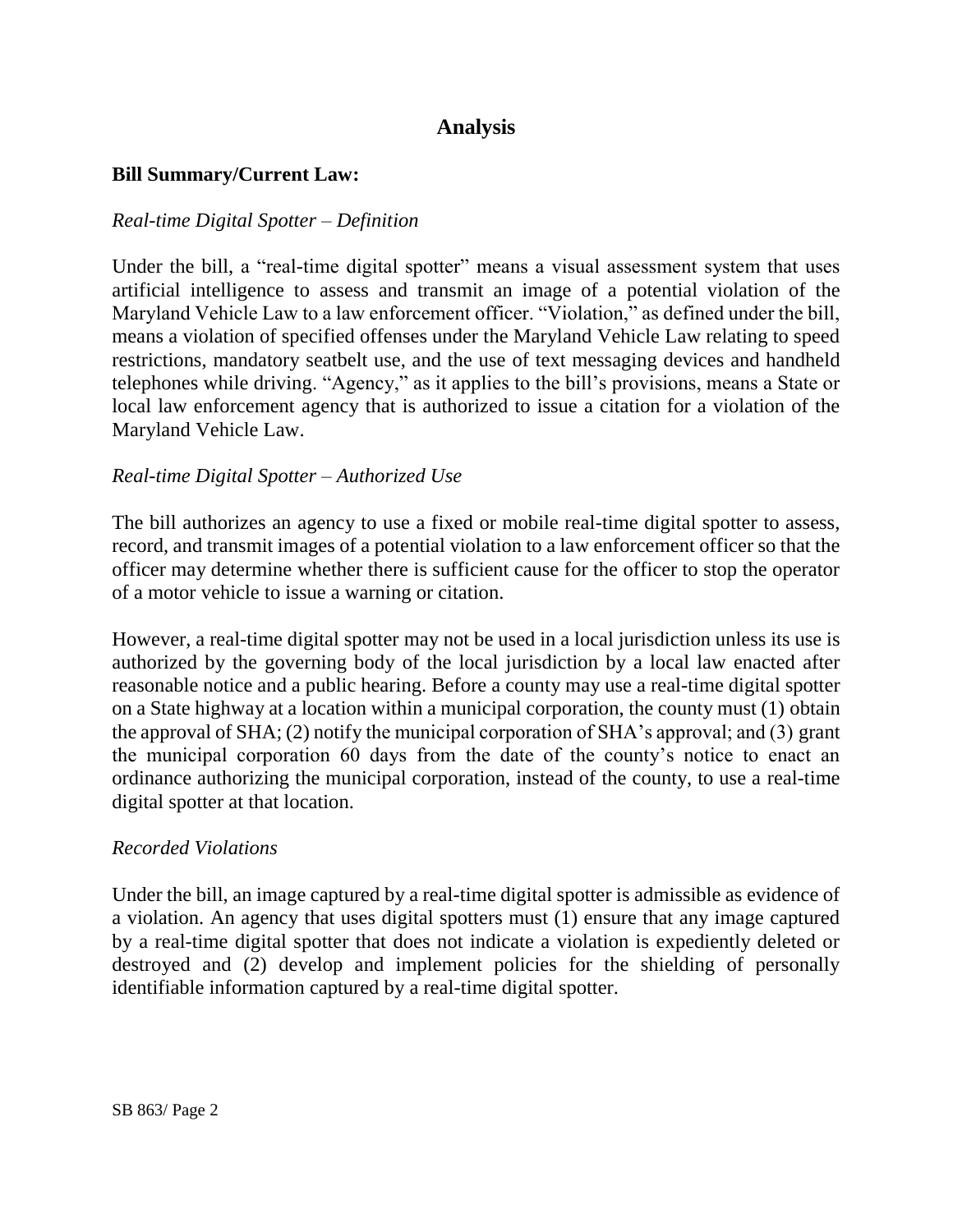**Exhibit 1** displays the current statutory maximum penalties, current prepayment penalties, statutory penalties under the bill, and fiscal 2020 violations for those offenses for which the bill alters monetary penalties.

## **Exhibit 1 Current Maximum and Prepayment Penalties, Penalties under the Bill, and Fiscal 2020 Violations for Specified Traffic Offenses**

|                                                                                            | <b>Penalty in the Bill</b><br><b>By Offense:</b> |                                                         |                                   |              |                                             |  |  |  |
|--------------------------------------------------------------------------------------------|--------------------------------------------------|---------------------------------------------------------|-----------------------------------|--------------|---------------------------------------------|--|--|--|
| <b>Offense</b>                                                                             |                                                  | <b>Current Law Penalty</b><br><b>Maximum Prepayment</b> | $1st/2nd$ or<br><b>Subsequent</b> | <b>Total</b> | <b>FY 2020 Violations</b><br><b>Prepaid</b> |  |  |  |
| Use of a text messaging<br>device while driving<br>$(TR, § 21-1124.1)$                     | \$500                                            | \$70<br>\$110 if CTA                                    | \$25 / max. \$50                  | 1,494        | 1,186                                       |  |  |  |
| Use of a handheld telephone<br>while driving<br>$(TR, § 21-1124.2)$                        | $$75-$175$                                       | \$83-\$160                                              | \$25 / max. \$50                  | 22,310       | 17,491                                      |  |  |  |
| Failure to comply<br>with<br>mandatory seat belt use<br>requirements<br>$(TR, § 21-412.3)$ | \$50                                             | \$83                                                    | \$25/\$50                         | 18,978       | 13,858                                      |  |  |  |
| CTA: contributes to an accident                                                            |                                                  |                                                         |                                   |              |                                             |  |  |  |

TR: Transportation Article

Notes: Fiscal 2020 data may have been affected by the COVID-19 pandemic. The prepayment penalties shown are the amounts set by the District Court as of October 2020; the prepayment penalty includes various court costs and a surcharge prescribed by statute. Under current law, certain penalties increase for subsequent offenses, as shown above.

Source: Judiciary (Administrative Office of the Courts); Department of Legislative Services

#### *Race-based Traffic Stops*

The bill requires an agency that uses real-time digital spotters to include traffic stops using real-time digital spotters in traffic stop data compiled and reported annually to the Maryland Statistical Analysis Center (MSAC).

SB 863/ Page 3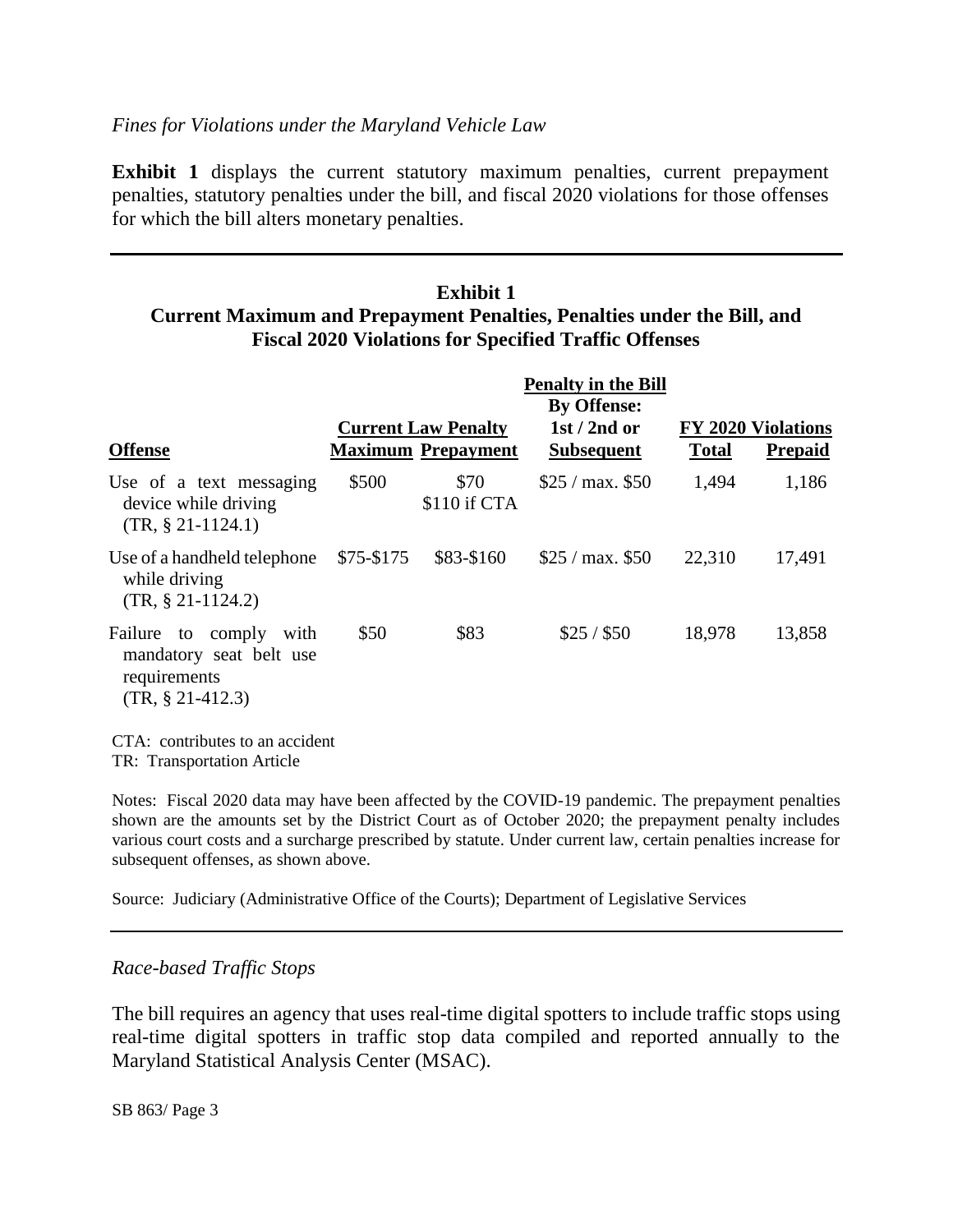Under current law, a local law enforcement agency must adopt a policy against race-based traffic stops to be used as a management tool to promote nondiscriminatory law enforcement and in the training and counseling of officers. The Maryland Police Training and Standards Commission (MPTSC), in consultation with MSAC, is responsible for developing a model policy against race-based traffic stops that a law enforcement agency may use in the development of its own policy, a model format for the efficient recording of traffic stop data, and guidelines for data evaluation.

Law enforcement officers must record specified information in connection with each traffic stop, including the driver's race and ethnicity, to evaluate the manner in which the vehicle laws are being enforced. Each law enforcement agency must compile the data collected by its officers and submit an annual report to MSAC by March 1 annually for the prior calendar year.

These provisions do not apply to a law enforcement agency that is subject to an agreement with the U.S. Department of Justice (DOJ) requiring similar data collection; however, such agencies are required to provide copies of the report made to DOJ in lieu of the program's reporting requirements.

MSAC must analyze the data based on a methodology developed in consultation with MPTSC. By September 1 annually, MSAC must post on its website a filterable data display showing the collected data from the previous calendar. Beginning with data collected for calendar 2018, MSAC must include and maintain data from all prior years in the filterable data display. MSAC and MPTSC must jointly report noncompliance by law enforcement agencies to the Governor and the Legislative Policy Committee.

## *Automated Enforcement Systems*

State law currently authorizes the use of various automated enforcement systems, including traffic control signal monitoring systems, speed monitoring systems, school bus monitoring systems, vehicle height monitoring systems, and work zone speed control systems.

**State Revenues:** As noted in Exhibit 1, the bill decreases the monetary penalties applicable to specified offenses under the Maryland Vehicle Law related to use of a text messaging device while driving, use of a handheld telephone while driving, and mandatory seat belt use.

Thus, general fund revenues decrease significantly beginning in fiscal 2022 due to the reduced monetary penalties for these offenses under the bill. The amount of the decrease cannot be reliably estimated, as it depends on the actual amount of the fines imposed and the amount of fines currently collected for violations of these offenses, for which data is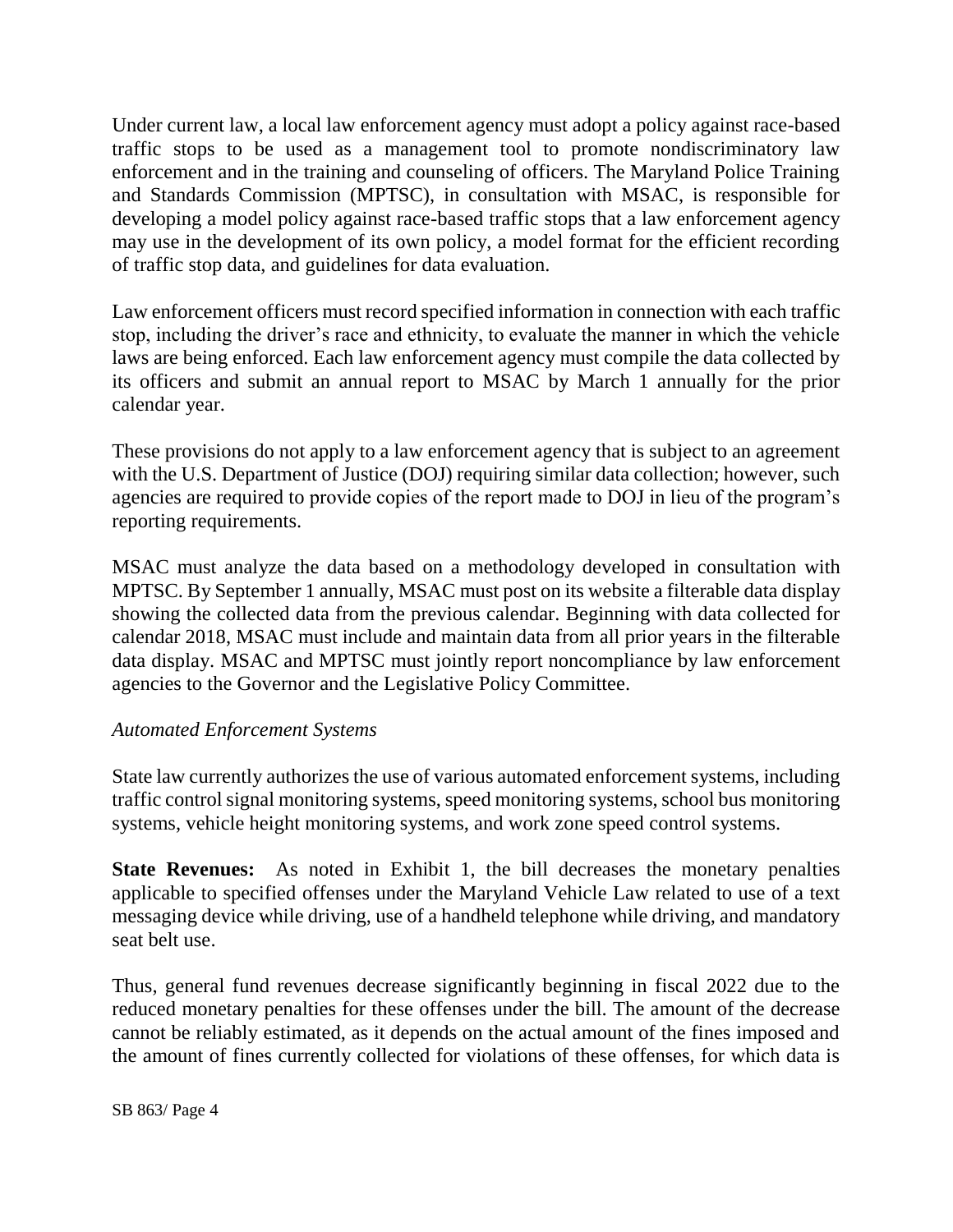not readily available. *Under one illustrative scenario* – based on prepaid violations alone – general fund revenues decrease by *at least* \$800,000 annually, based on (1) the current prepayment penalties established by the District Court for these offenses and accounting for assessed court costs and (2) an assumption that the number of prepaid violations for specified offenses remains constant at fiscal 2020 levels.

General fund revenues are also affected to the extent that more individuals issued citations for these offenses choose to prepay the lowered fines under the bill rather than contest the citation. To the extent that individuals who prepay citations for these offenses would otherwise contest the citations in the absence of the bill, fine revenue collected from these citations may increase or decrease, depending on the fine that would otherwise be imposed by the court.

Revenue losses are potentially offset, minimally, to the extent that the authorized use of real-time digital spotters in the State results in an increase in overall traffic enforcement activity. Any such impact, however, is uncertain, and depends on the extent and manner in which digital spotters are implemented in the State as a result of the bill.

**State Expenditures:** As noted above, the bill requires SHA and DSP to adopt regulations establishing standards and procedures for real-time digital spotters. SHA does not have the expertise with this technology to assist in the development of the regulations; thus, TTF expenditures increase by approximately \$75,000 in fiscal 2022 for consulting services.

To the extent that State law enforcement agencies utilize digital spotters as authorized under the bill, State expenditures increase further due to initial start-up costs and ongoing implementation costs. Additionally, to the extent that the use of such technology results in increased overall traffic enforcement activity, expenditures for State law enforcement agencies may increase due to overtime costs related to increased court appearances by law enforcement officers. The District Court's caseload may also be affected to the extent that the bill results in an increase in traffic citations that go to trial. Conversely, due to the lower penalties under the bill, more individuals may opt to prepay fines and the need for court appearances/trials could be mitigated. Any such impact, however, cannot be reliably predicted, as it depends on the extent and manner in which real-time digital spotters are implemented under the bill.

**Local Expenditures:** To the extent that local jurisdictions opt to deploy digital spotters as authorized under the bill, local government expenditures increase due to initial start-up costs and ongoing implementation costs. To the extent that the use of such technology results in increased overall traffic enforcement activity, overtime expenses for local law enforcement agencies may increase due to more frequent court appearances by law enforcement officers. Conversely, due to the lower penalties under the bill, more